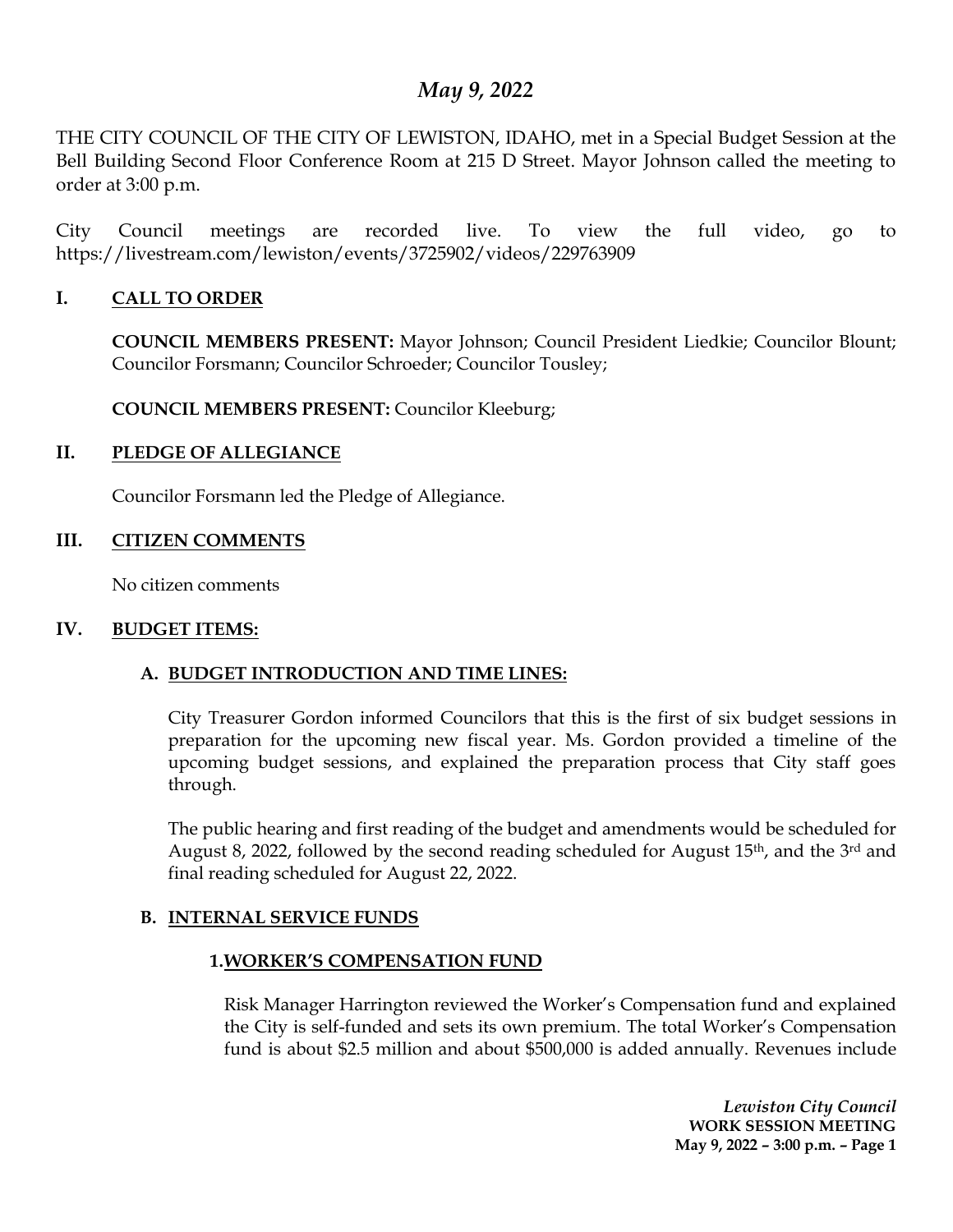reimbursements, interest and dividend earnings, while expenses include operating supplies, insurance and self-insurance. Continuing, he explained that the total cost savings of the city being self-funded versus being state funded amounted to \$578,251. This shows an approximate savings of \$100,000 per year, as the city has been selffunded since 2016. Mr. Harrington concluded his presentation by providing an overview on the number of claims and the first quarter comparison, with both showing decreasing numbers.

#### **2.FLEET/SERVICE CENTER FUND**

Fleet Service Manager Braun reviewed the fleet budget and explained pandemic repercussions are still impacting Fleet operations due to increasing costs in areas such as materials, freight, outside labor and repair parts. Aside from salaries and benefits, these areas are some of their top operating expenses. Mr. Braun said that they have been able to offset some of the increased operating costs by altering planned capital improvement projects, and lowering the overall age of the City fleet. He concluded his presentation by explaining how rates are set for each department.

Finance Director Gordon explained that although the Fleet Department amendments look significantly large, the funds were budgeted in previous fiscal years and are being rolled over due to delays from Covid-19.

#### **3.INFORMATION TECHNOLOGY FUND**

Information Technology Director Spooner reviewed the IT budget. He explained that the department moved to cloud hosted services which increased staff efficiency, mobility and collaboration, security standards and provided disaster recovery options. The changes are valuable but they come with increased expenses due to the cost of the software. Mr. Spooner concluded his presentation with a list of the top software expenses budgeted for the upcoming fiscal year and noted the software packages make up 83% of the total software budget.

#### **C. FIDUCIARY FUNDS:**

#### **1.POLICE RETIREMENT FUND**

Ms. Gordon explained the Police Retirement Fund is a single-employer defined pension plan that covers police officers hired prior to July 2, 1979 and is closed to new participants. The fund has 32 members and an actuarial valuation is performed every two years. On the last actuarial report in September of 2020, it was determined that, in order to be fully funded, the City would need to achieve \$13.8 million dollars in investments. The City's fiscal year 2021 investments exceeded the \$13.8 million, so no additional funding was budgeted in the current fiscal year and a contribution will not be budgeted for fiscal year 2023.

> *Lewiston City Council* **WORK SESSION MEETING May 9, 2022 – 3:00 p.m. – Page 2**